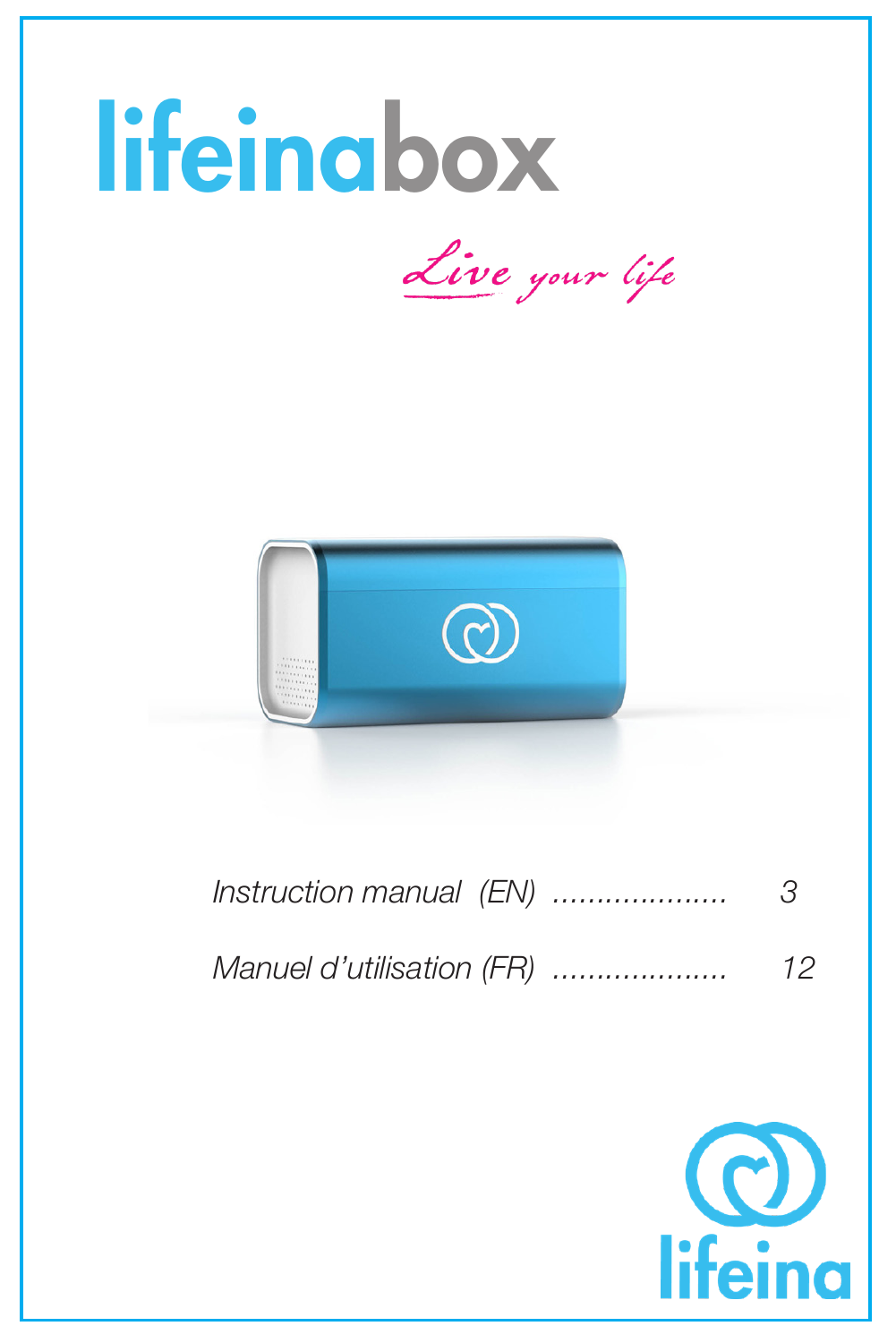# Lifeina

6 rue de Castellane 75008, Paris, France hello@lifeina.com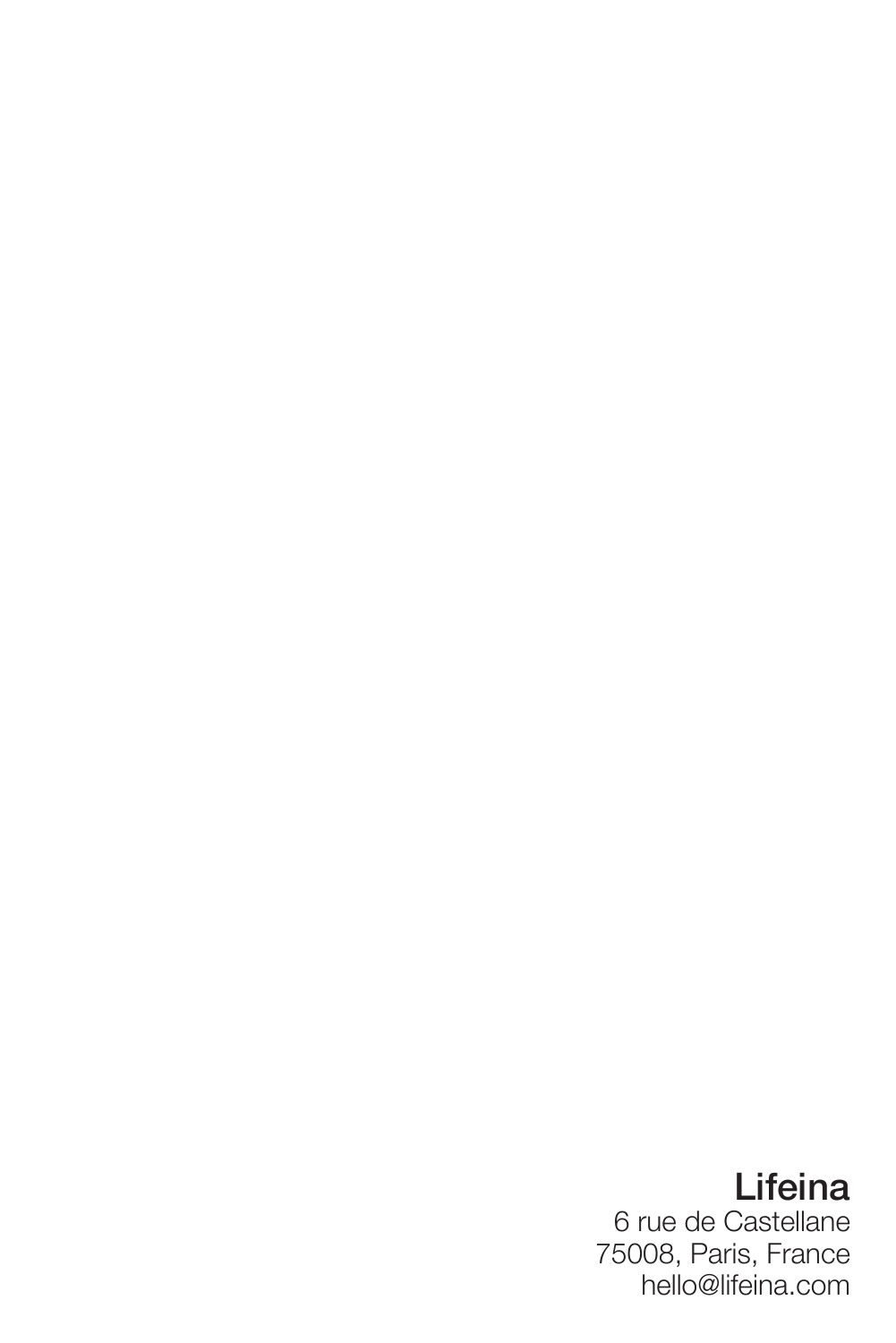### TABLE OF MATTERS

| Why is there a flashing red/blue light on the side of my lifeinabox?11 |
|------------------------------------------------------------------------|
|                                                                        |
| How much power does lifeinabox use? Will it drain my car battery?11    |
|                                                                        |
|                                                                        |
|                                                                        |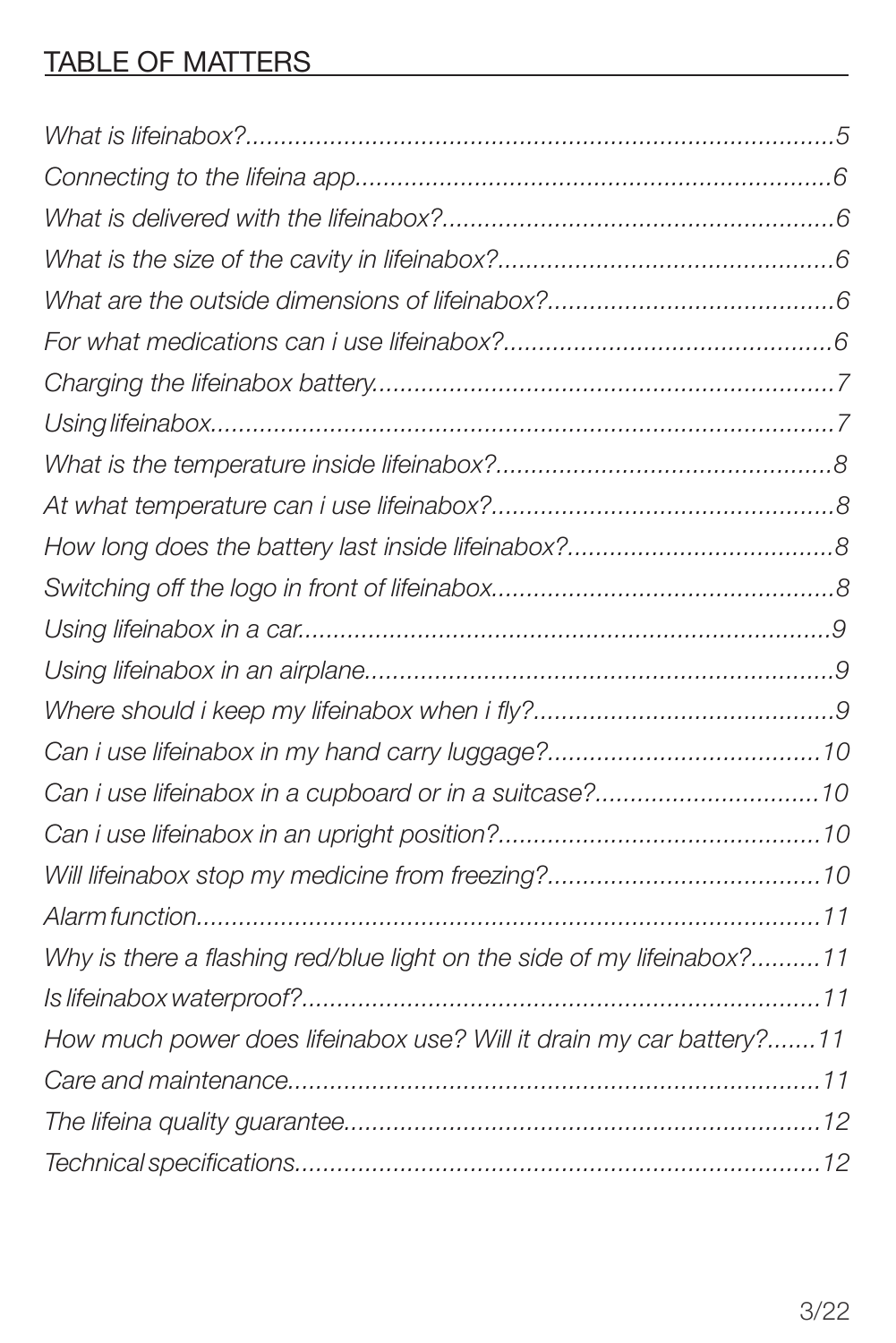## WELCOME TO THE LIFEINA FAMILY

LifeinaBox is a product of love and happiness. We have really tried to make a device as perfect as possible. And we love to continuously improve our products, so if you have any comments or suggestions, please do not hesitate to contact us on hello@lifeina.com.

Please read these instructions carefully before using the device.

## WHAT IS LIFEINABOX?

LifeinaBox is a miniature fridge for the safe storage of fragile medication. LifeinaBox has a temperature controller that turns the unit on when the internal temperature reaches 8°C (46°F) and turns it off when it falls to 2°C (36°F). LifeinaBox will not prevent medicine from freezing if the ambient temperature falls below 0°C (32ºF).

LifeinaBox is designed for simple, easy operation. Plug the correct power connector (car, mains or battery) into the device, wait for the temperature to settle (about 15 minutes), and place your medication inside. When the temperature reaches between 2 and 8°C, the logo in front of the device will start "breathing" (fading in and out). There is an O/I battery switch under the device. If you want to use the battery, please switch this on.

The environment in which LifeinaBox is used is very important. It has to be used on a completely flat surface so that the openings under and on the side of the device are clear. If they are blocked in any way, LifeinaBox will not be at the right temperature for your medication. When traveling in a car, please use the LifeinaTravel transport bag, so that the LifeinaBox is not placed on the floor of the car or on an uneven surface. If it is placed on the floor of a car, it will suck up dust, which will eventually block the ventilator.

LifeinaBox is shipped with a 12V DC connector (for the car) and a 110/240V AC adapter (for the house). Separate Lifeina battery packs are also available as independent purchases. Modifying the power cable or using a cable that was not supplied with LifeinaBox can damage the unit, jeopardize your medicine's effectiveness and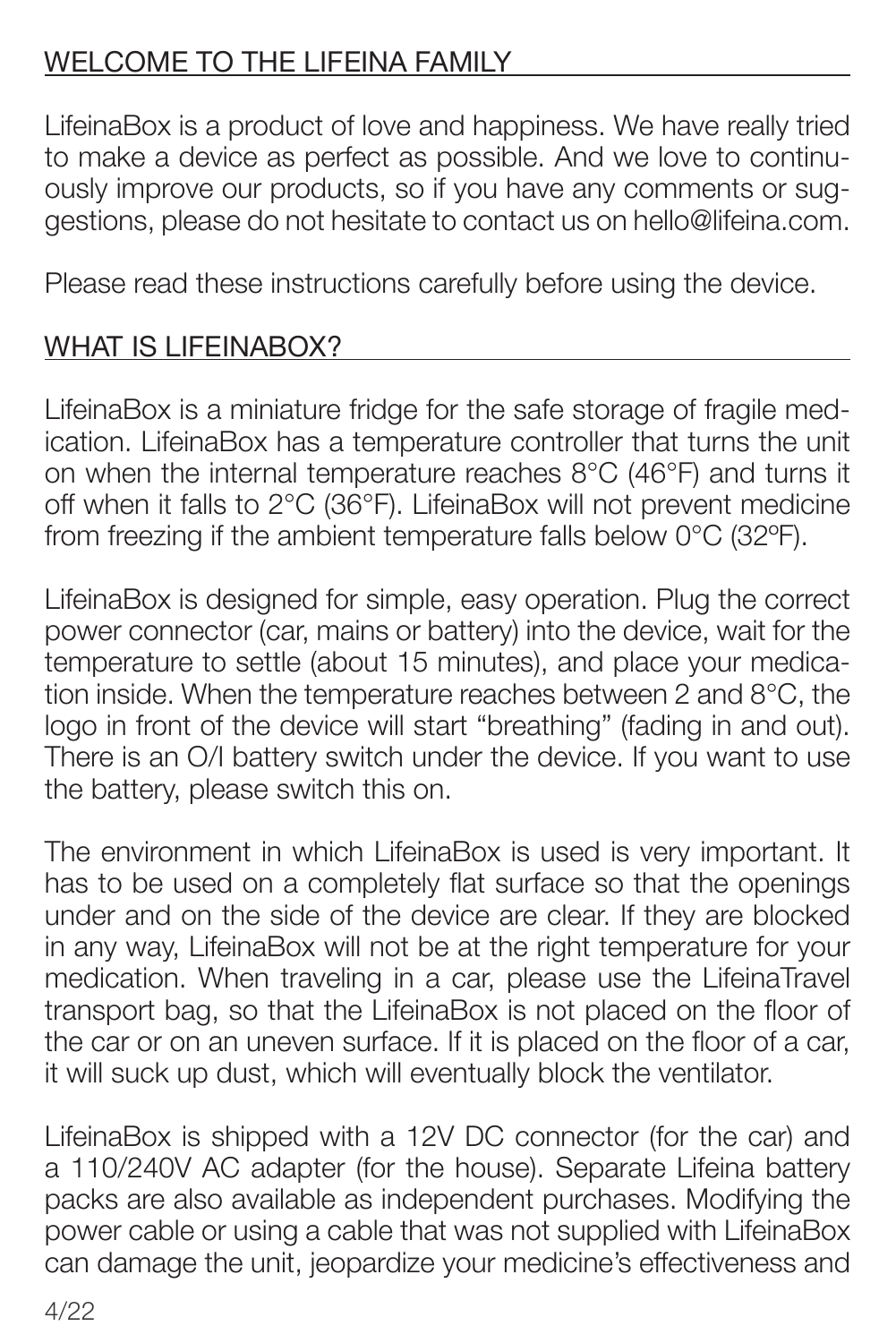void your guarantee.

If you are using LifeinaBox for glass medicine vials, we recommend that you place padding material between your medicine vials to protect them against accidental breakage.

#### CONNECTING TO THE LIFEINA APP

Download the Lifeina app on your smartphone (iOS or Android).

1) Switch on the Bluetooth on your smartphone.

2) Connect LifeinaBox to a power source.

3) Open the Lifeina app on your smartphone. Place LifeinaBox near your smartphone and follow the instructions on the app.

#### WHAT IS DELIVERED WITH THE LIFEINABOX?

- A portable fridge measuring about 20 x 10 x 10 cm
- An ACDC adaptor 110/220V with 4 different plugs for the USA, China, Europe, Switzerland and the UK
- A cable to plug LifeinaBox in the cigarette lighter of your car

#### WHAT IS THE SIZE OF THE CAVITY IN LIFEINABOX?

The cavity exact measurements are 180 mm wide x 64 mm deep x 40 mm high.

#### WHAT ARE THE OUTSIDE DIMENSIONS OF LIFEINABOX?

LifeinaBox measures 22 cm wide, 10.7 cm high and 11 cm deep, and weighs about 1.400 kg.

#### FOR WHAT MEDICATIONS CAN I USE LIFEINABOX?

LifeinaBox is made for any medication that needs to be kept at a temperature between 2 and 8°C (35,6 to 46,4°F). This includes insulins, adrenaline, growth hormones, arthritis medication and many more. The LifeinaBox cavity fits prefilled pens, syringes or flacons. If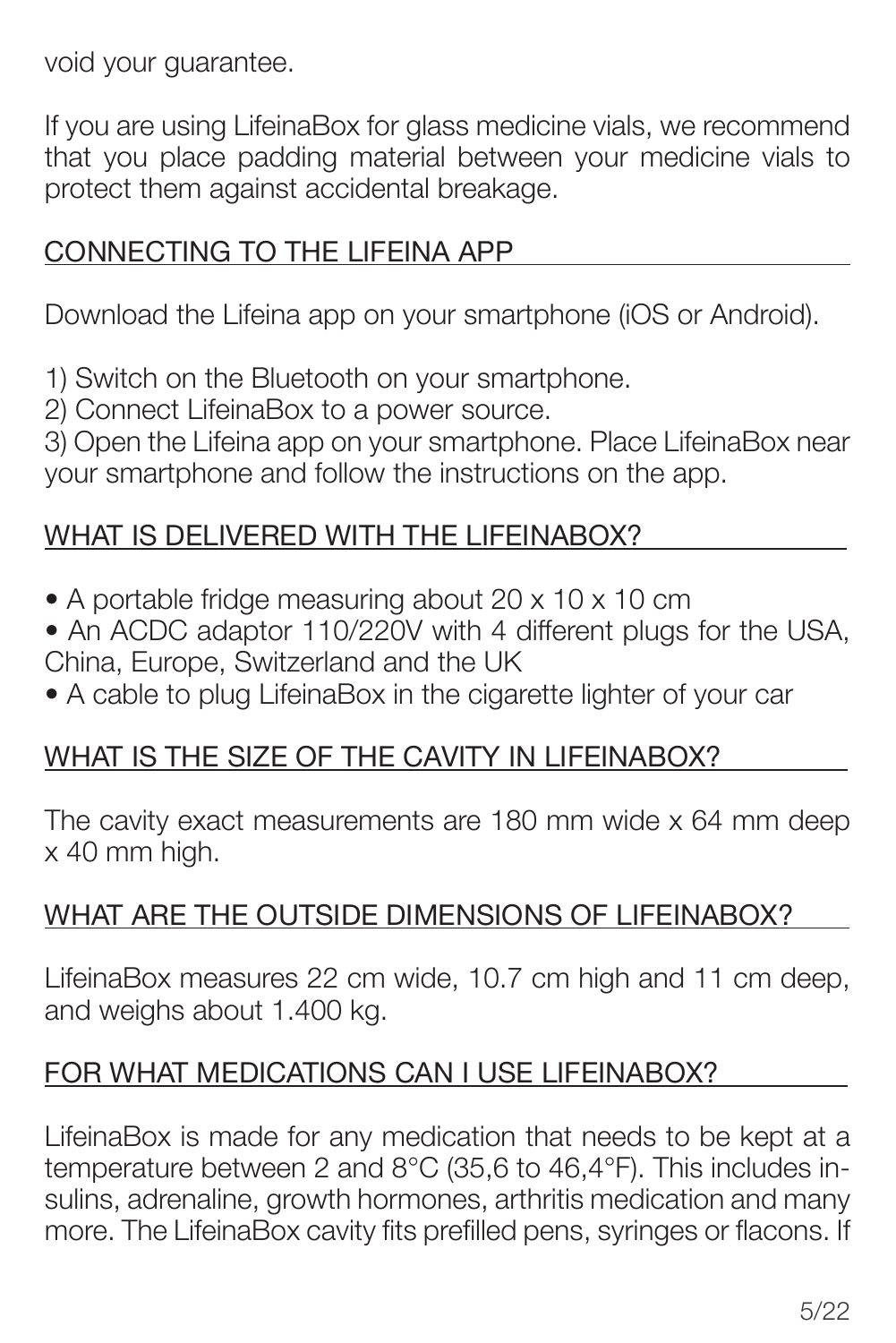it fits in the cavity, it will be kept at the right temperature. Download our comprehensive medication guide on www.lifeina.com for more information.

## CHARGING THE LIFEINABOX BATTERY

The LifeinaBox battery needs to be fully charged before you start using the device (please refer to *Diagram 1*).

1) Make sure the device is connected to the power (1)

2) Flick the O/I switch under the device to the ON position (2)

3) Press the button on the side of the device (3) until the logo in the front switches off (about 5 seconds)

4) Leave it to charge for two hours or overnight

5) Switch the device on by pressing the button on the side of device and check that it is fully charged using the Lifeina application



*Diagram 1*

## USING LIFEINABOX

- Connect device to power and fully charge the battery (see above)
- Switch on LifeinaBox by pressing the button on side of device
- Wait for LifeinaBox to reach a stable temperature (about 15 minutes)
- Place your medication inside
- To use the Lifeina application, simply download the app and turn it on within distance of your LifeinaBox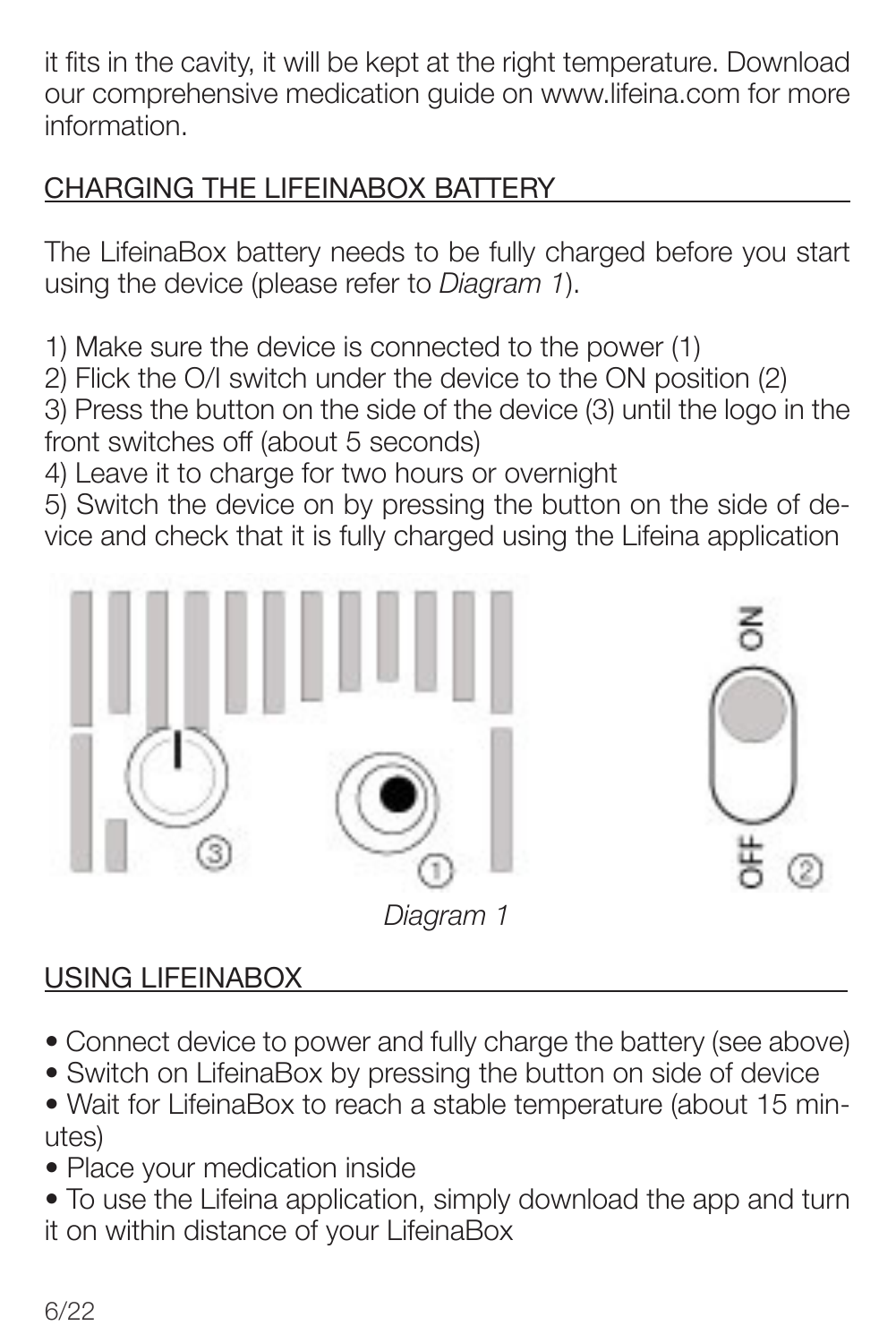### WHAT IS THE TEMPERATURE INSIDE LIFEINABOX?

The environment where LifeinaBox is used has some influence on how much cooling it will do. Just like the refrigerator in your house, it will be less efficient when exposed to extreme conditions. LifeinaBox is set to keep your medications between the temperatures of 2 and 8°C (35,6 to 46,4°F).

## AT WHAT TEMPERATURE CAN I USE LIFEINABOX?

LifeinaBox can be used up to an ambient temperature of 32°C. At this temperature, everything in LifeinaBox stays between 2 and 8°C. On the other hand, if you use LifeinaBox at this temperature, the batteries will not last as long.

### HOW LONG DOES THE BATTERY LAST INSIDE LIFEINABOX?

LifeinaBox comes equipped with a 6-hour internal battery, in case of power failures.

We have also developed separate battery packs (LifeinaPower) of 6 hours each. These batteries will give you more flexibility and can be recharged with your mobile phone cables.

For travel purposes, our isothermal bags (LifeinaBag12 and LifeinaBag24) are easier to use when taking a plane.

#### *NOTES ON BATTERIES:*

• If you are planning on using LifeinaBox at home, switch off the battery (under the device ) so that it lasts longer. But don't forget to fully charge it before a trip

• If you want to use the battery mode, put the O/I switch under the device to the "ON" position

## SWITCHING OFF THE LOGO IN FRONT OF LIFEINABOX

You can switch off the logo by swiching the battery ON and then double-clicking the O/I button on right of device.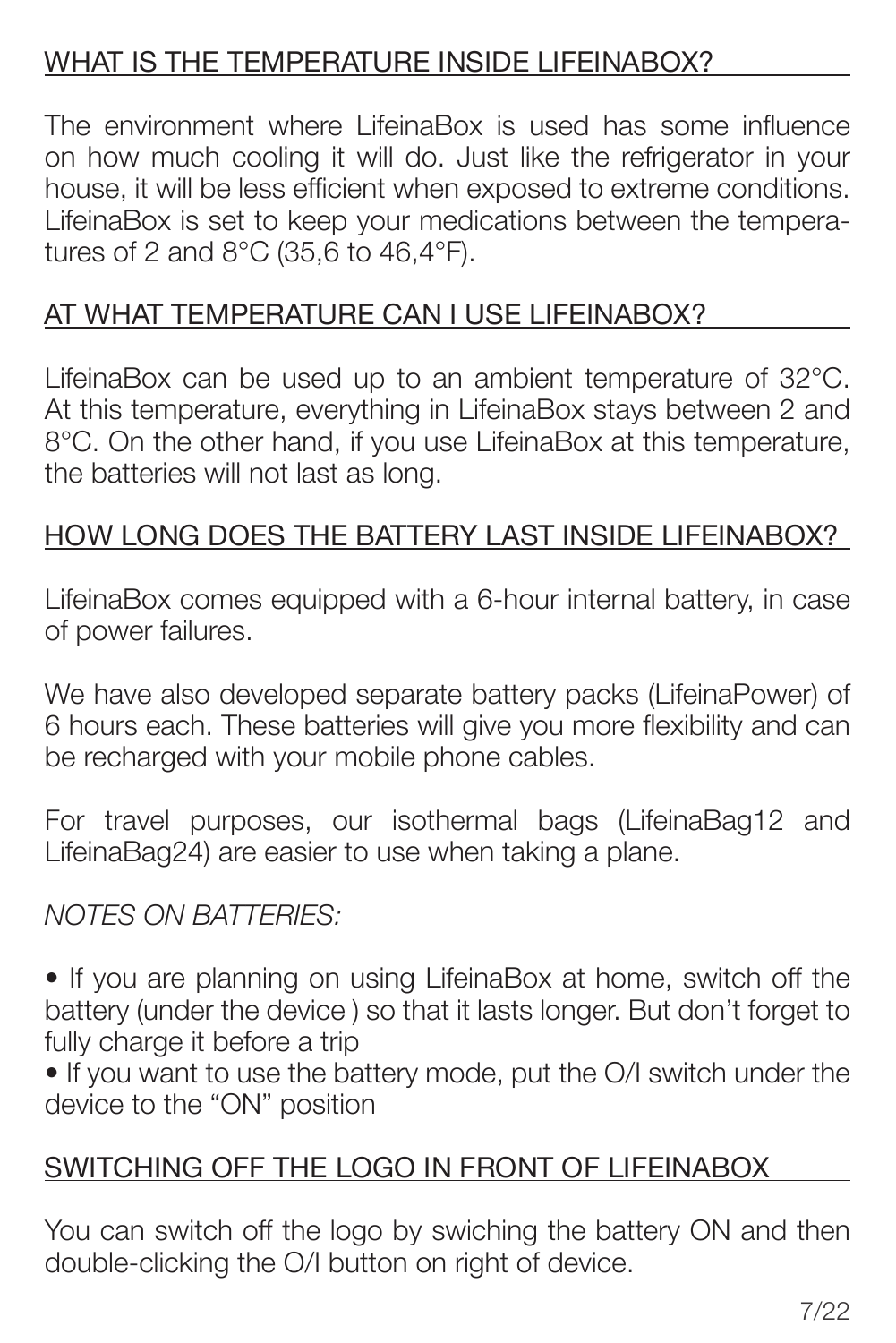## USING LIFEINABOX IN A CAR

LifeinaBox is delivered with a cable connector for the cigarette lighter of your car. However, to use LifeinaBox in a car you must also use the LifeinaTravel transport bag and hang the LifeinaBox on the back of a seat, so that the ventilation holes under the device are clear. If you place LifeinaBox on an uneven surface you might block the ventilation holes, and if you place the LifeinaBox on the floor of the car it will suck up all the dust on the floor of the car, and this will eventually block the ventilation system.

## USING LIFEINABOX IN AN AIRPLANE

LifeinaBox wasn't really designed for use in an airplane. It was designed more for hotels, cars, office, and home. Although you can use LifeinaBox on a plane it is much easier to use our specially made LifeinaBags, which are just so much simpler and can slip into your hand luggage. However, if you decide to use LifeinaBox on a plane, please purchase the LifeinaTravel transport bag that will allow you to transport LifeinaBox with the ventilation holes open.

## WHERE SHOULD I KEEP MY LIFEINABOX WHEN I FLY?

Switch the device off and place it in your main luggage. You should always keep your medication with you at all times, whatever the means of transport; NEVER STORE YOUR MEDICINES IN LUGGAGE THAT WILL BE CHECKED INTO THE AIRPLANE CARGO STORAGE! If your baggage is lost, or your flight is delayed, it might ruin your holiday.

Even if it is possible to use LifeinaBox in an airplane, we think that it is easier for plane travel to use one of our isothermal bags (LifeinaBag12 or LifeinaBag 24, that will also keep your medication between 2 and 8°C). The bags are just easier to place in your handbag than a portable fridge. We tend to use LifeinaBox more in a car, hotel, home than on a plane.

But if you want to take your LifeinaBox on a trip with you on the plane, there is really no problem at all to do this. However, you will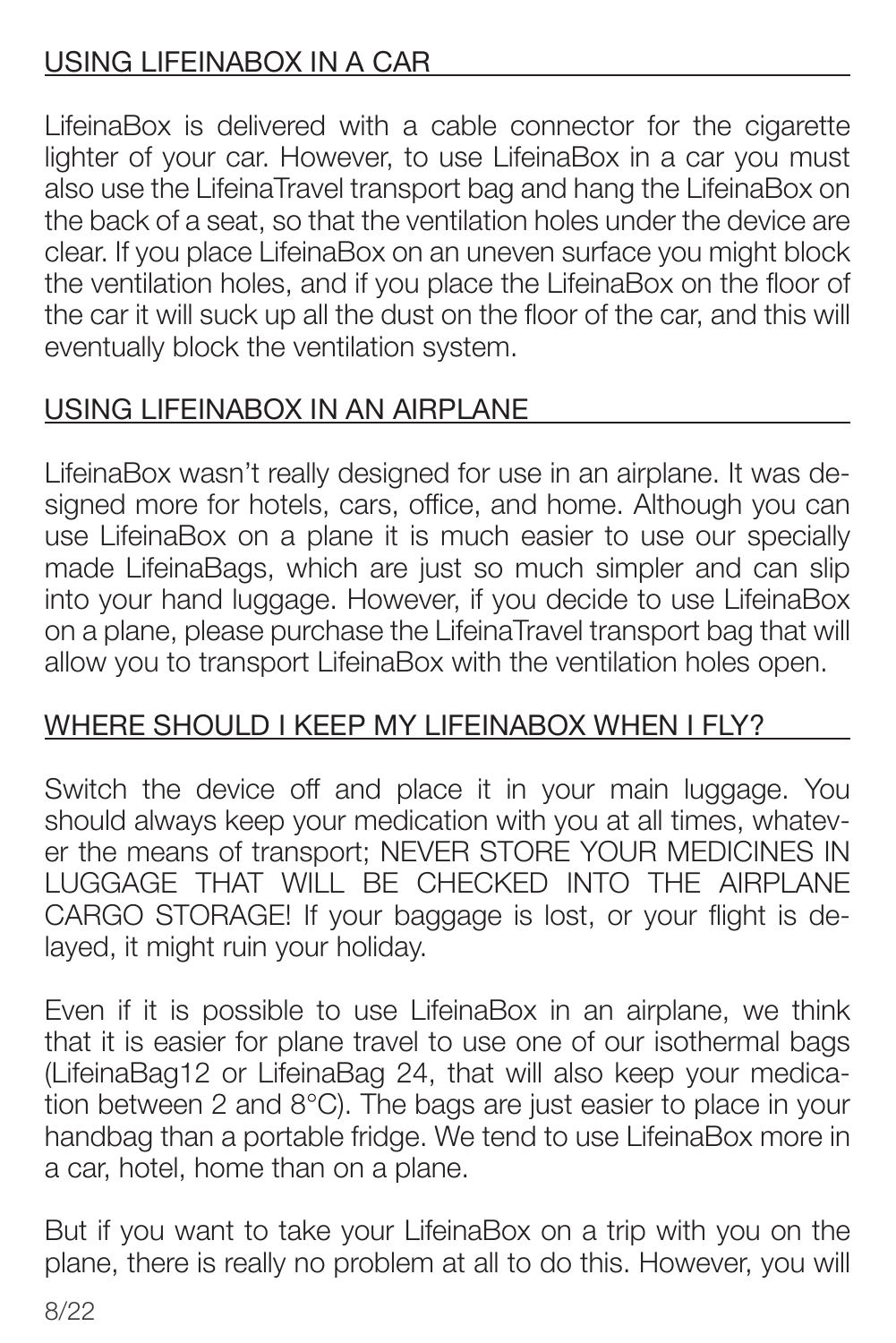need the LifeinaTravel bag to transport your fridge, and you might want to get an extra battery (LifeinaPower) as well.

## CAN I USE LIFEINABOX IN MY HAND CARRY LUGGAGE?

No. The reason for this is that LifeinaBox is a fridge and requires ventilation (under and on the side of the device). If you place it in a closed suitcase and the power is on, the LifeinaBox will overheat. If you really want to take the plane using LifeinaBox, then you need to use LifeinaTravel, a special carry bag that we developed with openings for ventilation.

When we developed LifeinaBox, it was not really designed as a device for airplanes. It was rather developed for use in hotels, the office, home or in the car. Although it is in theory possible to use it in airplanes, it is not very practical to do so. It is much easier to use one of our isothermal bags (LifeinaBag), which will keep your medication between 2 and 8°C for 12 or 24 hours and can simply be slipped in your hand luggage.

#### CAN I USE LIFEINABOX IN A CUPBOARD OR IN A SUITCASE?

No. Just like a normal refrigerator, LifeinaBox cools by removing heat. Heat needs to dissipate. So do not use LifeinaBox in an area where there is little or no air exchange as there will be nowhere for the heat to go.

#### CAN I USE LIFEINABOX IN AN UPRIGHT POSITION?

No, if you use it in horizontal position you will block the air vents and the device will overheat.

#### WILL LIFEINABOX STOP MY MEDICINE FROM FREEZING?

A pre-setting of the device stops your medication from going below 2°C to ensure that your medication never gets frozen. However, the LifeinaBox must be used in "normal" temperatures. If you keep your LifeinaBox at sub-zero degree temperatures it will not stop your medication from freezing.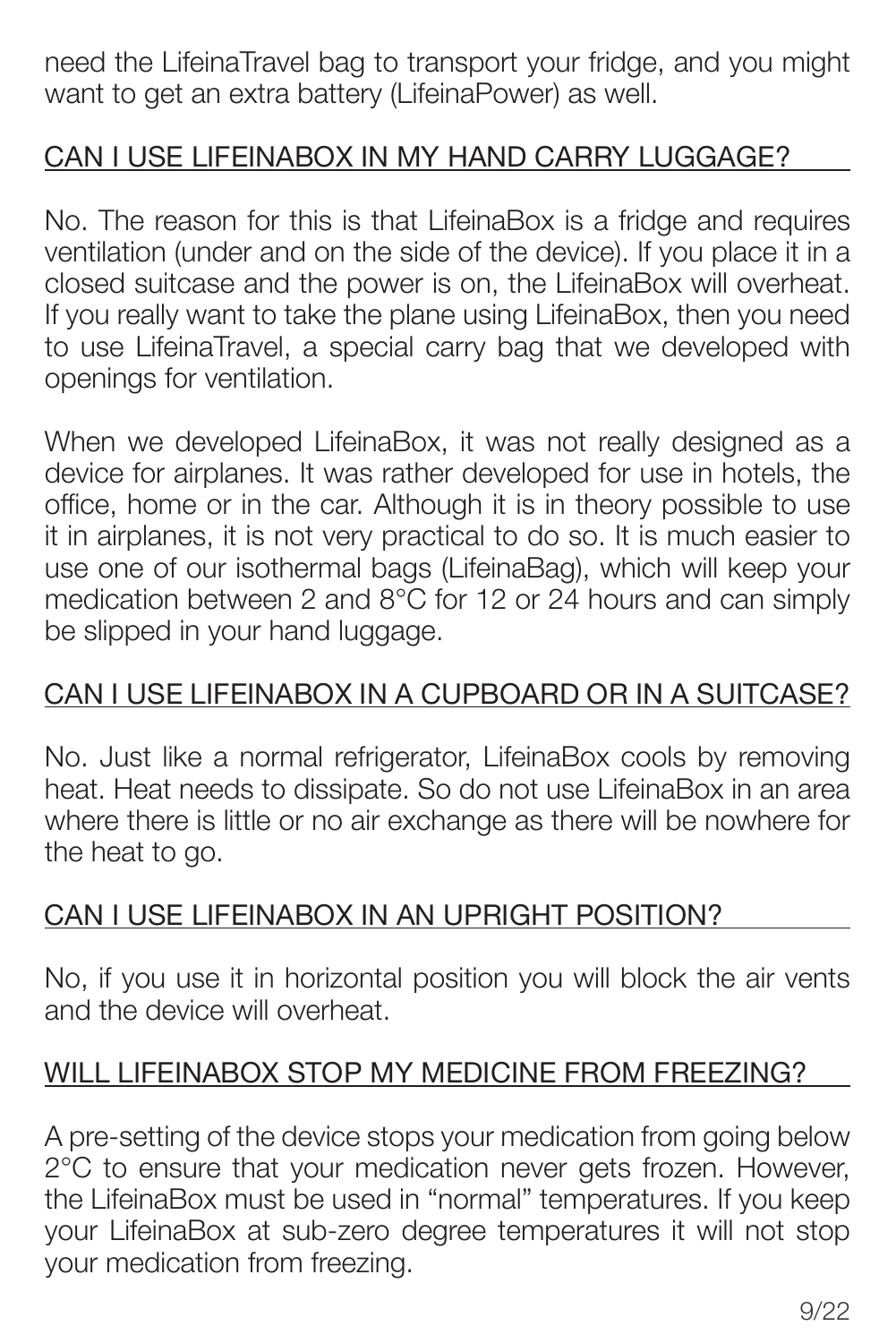### ALARM FUNCTION

An alarm will start to beep when the battery is down to a 20% charge. To turn off this alarm, simply click the O/I button on the right of the device. Please plug your LifeinaBox to the mains as soon as possible to avoid an interruption of the cold supply.

#### WHY IS THERE A FLASHING RED/BLUE LIGHT ON THE SIDE OF MY LIFEINABOX?

The little on the side of LifeinaBox (next to the O/I button) will be a steady blue when the LifeinaBox is connected to your phone or computer via Bluetooth. When it flashes alternatively between red and blue, it means that your device is not connected to anything.

#### IS LIFEINABOX WATERPROOF?

No, LifeinaBox is like any electrical device. It is not waterproof and should be kept in a dry environment.

#### HOW MUCH POWER DOES LIFEINABOX USE? WILL IT DRAIN MY CAR BATTERY?

LifeinaBox uses 4.5 amperes of 12V DC, just about the same as a single headlight. LifeinaBox should not drain or damage a fully charged battery when used while the engine is running. Each vehicle and each battery is unique. Ask your dealer or mechanic to check the quality of your battery before plugging in a device that may drain it.

#### CARE AND MAINTENANCE

- Do not drop, modify or disassemble the device.
- Do not bend or twist the power cables.

• There are air vents on the sides and under the device. These vents must be kept free for air to circulate. Do not connect LifeinaBox to a power source when it is in a closed area such as packed luggage or a desk drawer.

• LifeinaBox should never be submerged in liquid or exposed to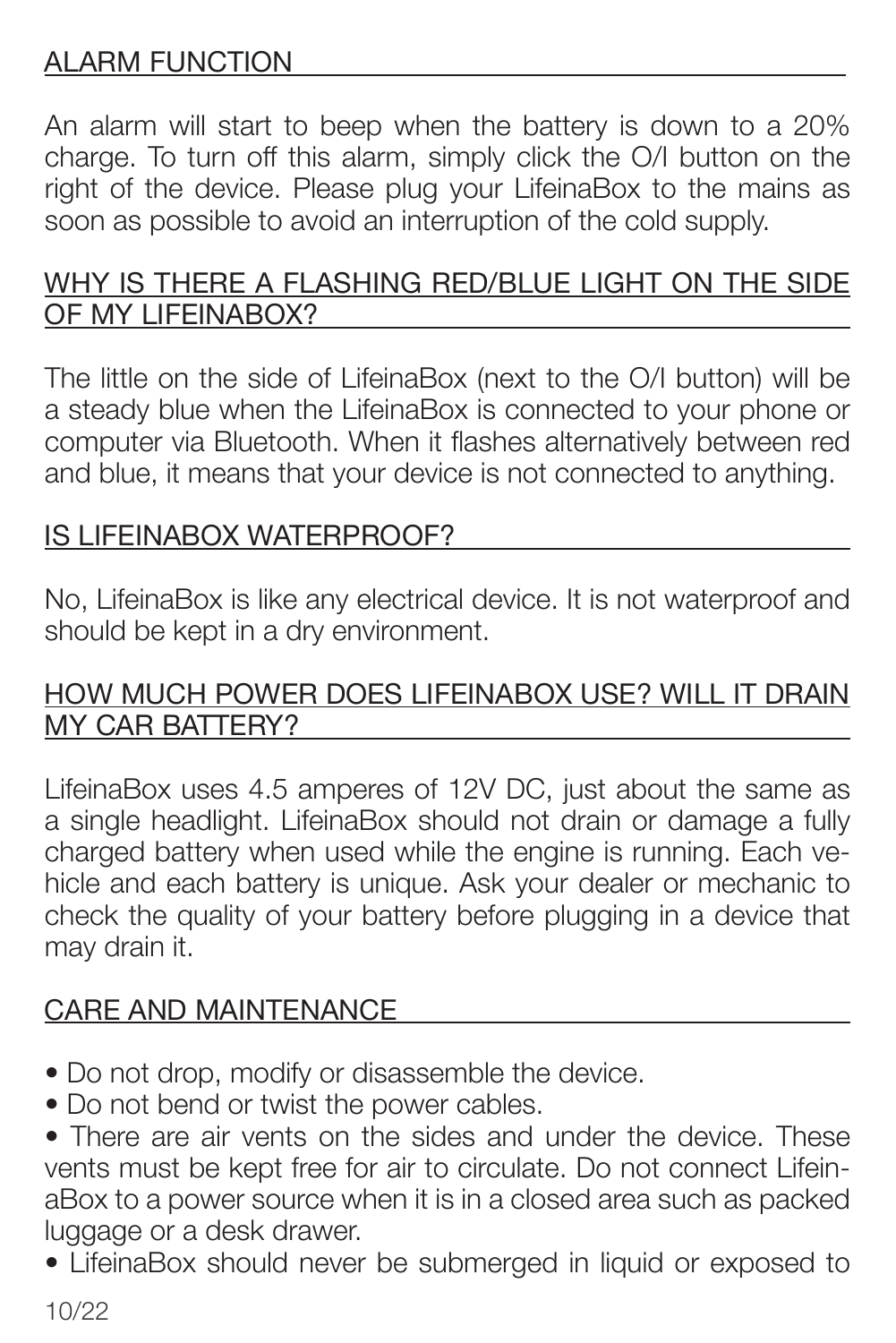excessive moisture. Use a cloth moistened with water or neutral detergent to clean the device.

• Avoid high temperatures, direct sunlight, high moisture or dust.

### THE LIFEINA QUALITY GUARANTEE

We guarantee LifeinaBox for one year from date of purchase by the customer. During this period, Lifeina assures free repair of internal faults or manufacturing errors. If you experience a problem with your LifeinaBox, please pack it carefully and send it to the Lifeina office, together with a copy of your invoice.

Unfortunately, our guarantee does not cover damage caused by dropping or impacts, by faulty handling or the intervention of a third party, by natural disasters, or by water.

#### TECHNICAL SPECIFICATIONS

| Dimensions:<br>Capacity:<br>Net Weight:<br>Voltage:<br>Power consumption:<br>Temperature range: | 220 (W) x 107 (D) x 110 (H) mm<br>180 x 65 x 40 mm (468 cm3)<br>1400 gm<br>12V DC (car) or 110-240V AC<br>25 watts max<br>2°C to 8°C, $+/- 1$ °C |
|-------------------------------------------------------------------------------------------------|--------------------------------------------------------------------------------------------------------------------------------------------------|
| Insulation:                                                                                     | CFC-free polyurethane foam                                                                                                                       |
| System:                                                                                         | Wear-free thermoelectric technology<br>with interior semiconductor fan                                                                           |
| Material:                                                                                       | ARS.                                                                                                                                             |

*Specifications are subject to technical improvement, changes or modifications without notice.*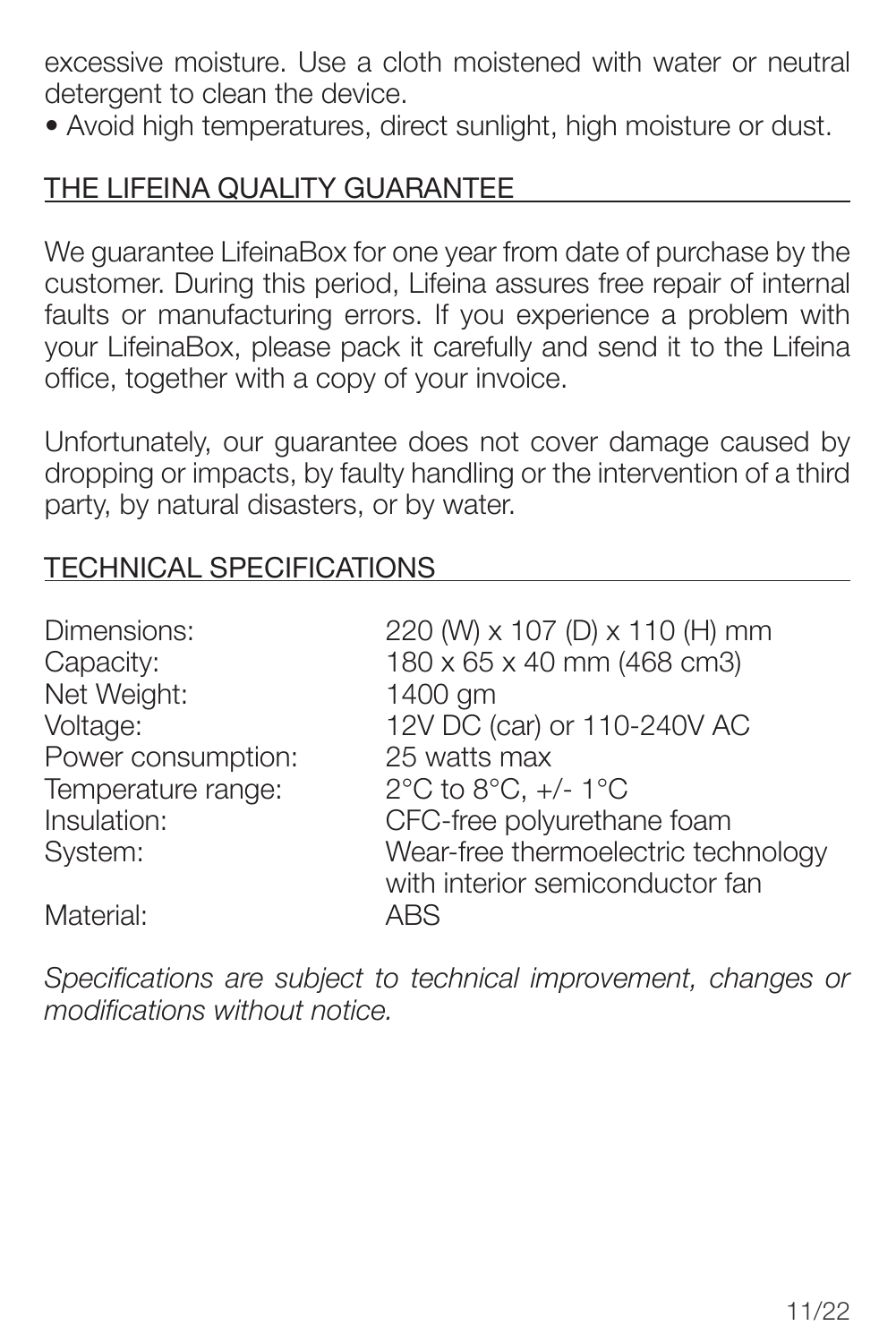## TABLE OF MATTERS

| Pour quels médicaments puis-je utiliser lifeinabox ? 15             |
|---------------------------------------------------------------------|
|                                                                     |
|                                                                     |
|                                                                     |
|                                                                     |
|                                                                     |
|                                                                     |
|                                                                     |
|                                                                     |
|                                                                     |
|                                                                     |
|                                                                     |
|                                                                     |
| Lifeinabox empêchera-t-il mes médicaments de geler ?  19            |
|                                                                     |
| Pourquoi une lumière rouge/bleue clignotante sur ma lifeinabox ? 19 |
|                                                                     |
| Quelle est la consommation électrique de lifeinabox ? 20            |
|                                                                     |
|                                                                     |
|                                                                     |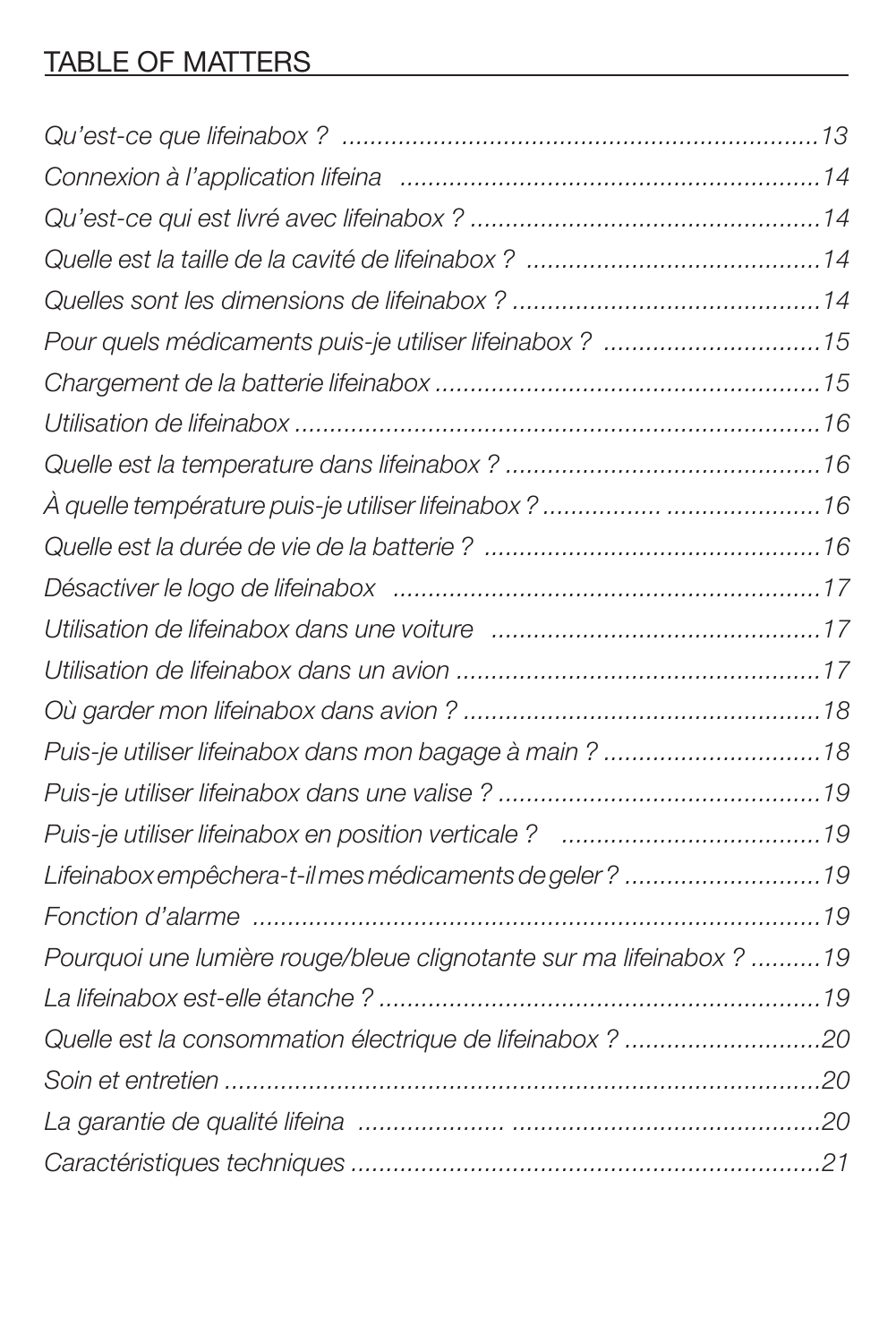### BIENVENUE DANS LA FAMILLE LIFEINA

LifeinaBox est un produit d'amour et de bonheur. Nous nous efforçons de faire un appareil aussi parfait que possible. Si vous avez des commentaires ou des suggestions, n'hésitez pas à nous contacter sur hello@lifeina.com.

Merci de lire attentivement ces instructions avant d'utiliser l'appareil.

## QU'EST-CE QUE LIFEINABOX ?

LifeinaBox est un réfrigérateur miniature permettant de conserver en toute sécurité les médicaments fragiles. LifeinaBox est équipé d'un contrôleur de température qui allume l'appareil lorsque la température interne atteint 8°C (46°F) et l'éteint lorsqu'elle descend à 2°C (36°F). LifeinaBox n'empêchera pas les médicaments de congeler si la température ambiante descend en dessous de 0°C (32°F).

LifeinaBox est conçu pour un fonctionnement aussi simple que possible. Branchez l'alimentation (voiture, secteur ou batterie) de l'appareil, attendez que la température se stabilise (environ 15 minutes), et placez vos médicaments à l'intérieur. Lorsque la température atteint entre 2 et 8°C, le logo situé à l'avant de l'appareil commence à "respirer". Un interrupteur de batterie O/I se trouve sous l'appareil. Si vous voulez utiliser la batterie, veuillez le mettre en position ON.

L'environnement dans lequel LifeinaBox est utilisé est très important. Il doit être utilisé sur une surface complètement plate de sorte que les ouvertures sous et sur le côté de l'appareil ne soient pas obstruées. Si elles sont bloquées de quelque manière que ce soit, LifeinaBox ne sera pas à la bonne température pour votre médicament. Lorsque vous voyagez en voiture, merci d'utiliser le sac de transport LifeinaTravel, afin que le LifeinaBox ne soit pas placé sur le sol de la voiture ou sur une surface inégale. S'il est placé sur le sol d'une voiture, de la poussière finira par bloquer le ventilateur.

LifeinaBox est livré avec un connecteur 12V DC (pour la voiture) et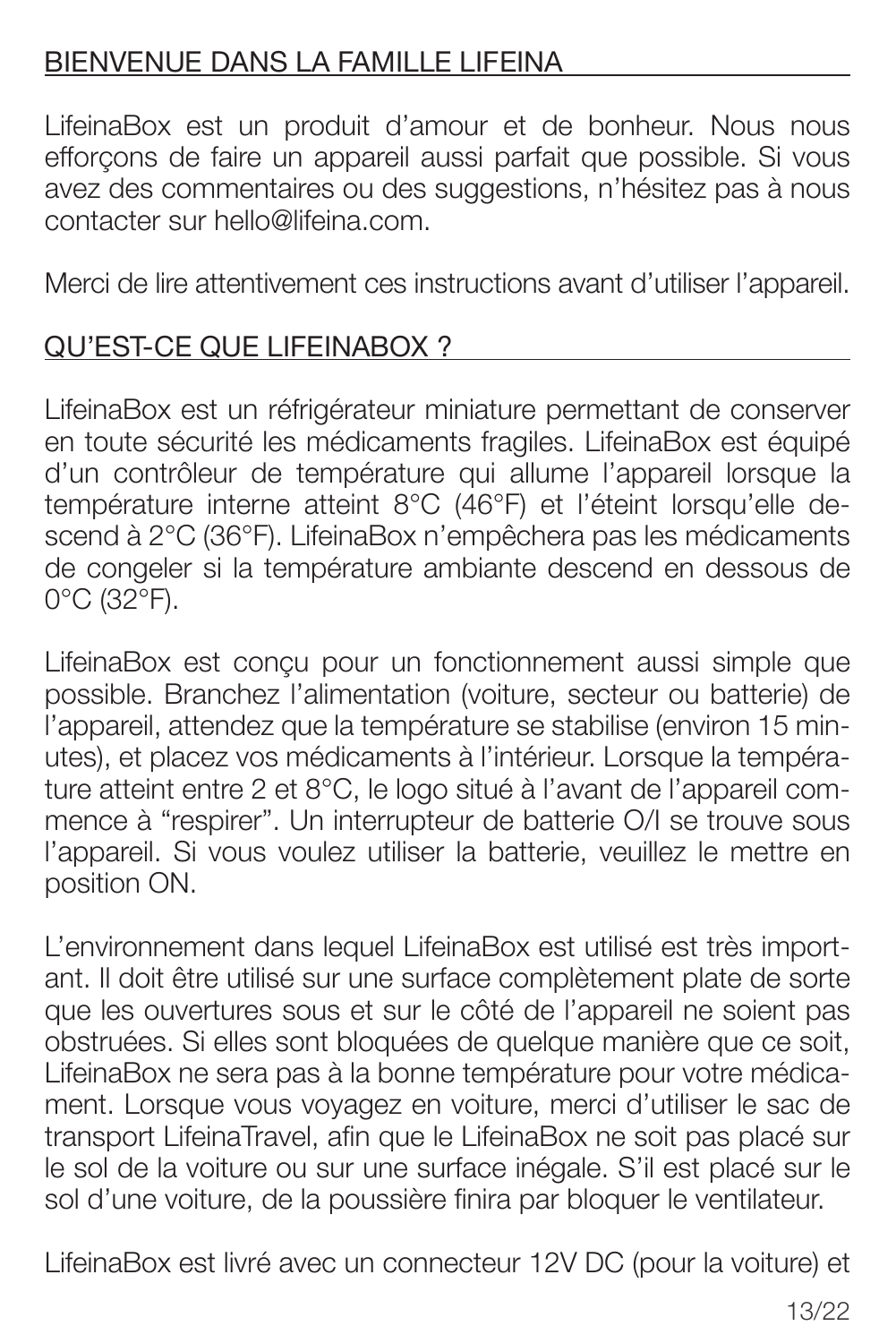un adaptateur 110/240V AC (pour la maison). Des packs batteries (LifeinaPower) sont également disponibles en tant qu'achats indépendants. La modification du câble d'alimentation ou l'utilisation d'un câble qui n'est pas fourni avec LifeinaBox peut endommager l'appareil, compromettre l'efficacité de votre médicament et annuler votre garantie.

Si vous utilisez LifeinaBox pour des flacons de médicaments en verre, nous vous recommandons de placer un matériau de rembourrage entre vos flacons de médicaments afin de les protéger contre tout bris accidentel.

## CONNEXION À L'APPLICATION LIFEINA

Téléchargez l'application Lifeina sur votre smartphone (iOS ou Android).

1) Activez le Bluetooth sur votre smartphone.

2) Connectez LifeinaBox à une source d'alimentation.

3) Ouvrez l'application Lifeina sur votre smartphone. Placez LifeinaBox près de votre smartphone et suivez les instructions de l'application.

## QU'EST-CE QUI EST LIVRÉ AVEC LIFEINABOX ?

- Un réfrigérateur portable mesurant environ 22 x 11 x 10 cm - Un adaptateur ACDC 110/220V avec 4 fiches différentes pour les Etats-Unis, la Chine, l'Europe, la Suisse et le Royaume-Uni - Un câble pour brancher LifeinaBox dans l'allume-cigare de votre voiture

## QUELLE EST LA TAILLE DE LA CAVITÉ DE LIFEINABOX ?

Les dimensions exactes de la cavité sont 180 mm de large x 64 mm de profondeur x 40 mm de hauteur.

## QUELLES SONT LES DIMENSIONS DE LIFEINABOX ?

LifeinaBox mesure 22 cm de large, 10,7 cm de haut et 11 cm de

14/22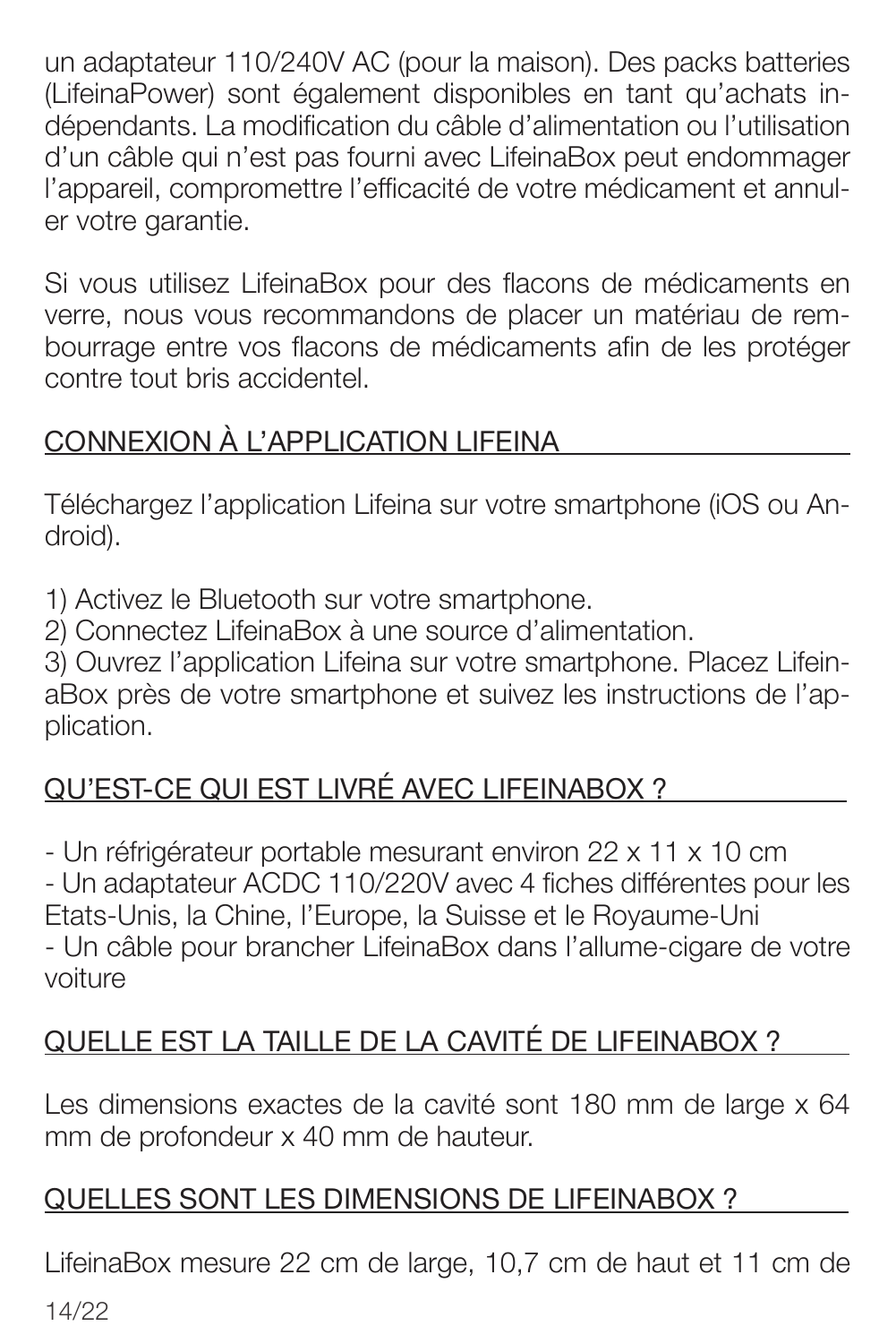profondeur, et pèse environ 1,400 kg.

## POUR QUELS MÉDICAMENTS PUIS-JE UTILISER LIFEINABOX ?

LifeinaBox est conçu pour tout médicament qui doit être conservé à une température comprise entre 2 et 8°C (35,6 à 46,4°F). Cela inclut les insulines, l'adrénaline, les hormones de croissance, les médicaments contre l'arthrite et bien d'autres encore. La cavité de LifeinaBox s'adapte aux stylos, seringues ou flacons préremplis. S'il rentre dans la cavité, il sera maintenu à la bonne température. Téléchargez notre guide complet des médicaments sur www.lifeina.com pour plus d'informations.

## CHARGEMENT DE LA BATTERIE LIFEINABOX

La batterie du LifeinaBox doit être complètement chargée avant que vous ne commenciez à utiliser l'appareil (veuillez vous référer au schéma 1).

1) Assurez-vous que l'appareil est branché sur le secteur (1).

2) Placez l'interrupteur O/I situé sous l'appareil en position ON (2). 3) Appuyez sur le bouton situé sur le côté de l'appareil (3) jusqu'à ce que le logo situé à l'avant s'éteigne (environ 5 secondes).

4) Laissez-le se charger pendant deux heures ou toute la nuit.

5) Allumez l'appareil en appuyant sur le bouton situé sur le côté de l'appareil et vérifiez qu'il est complètement chargé en utilisant l'application Lifeina.





*Schéma 1*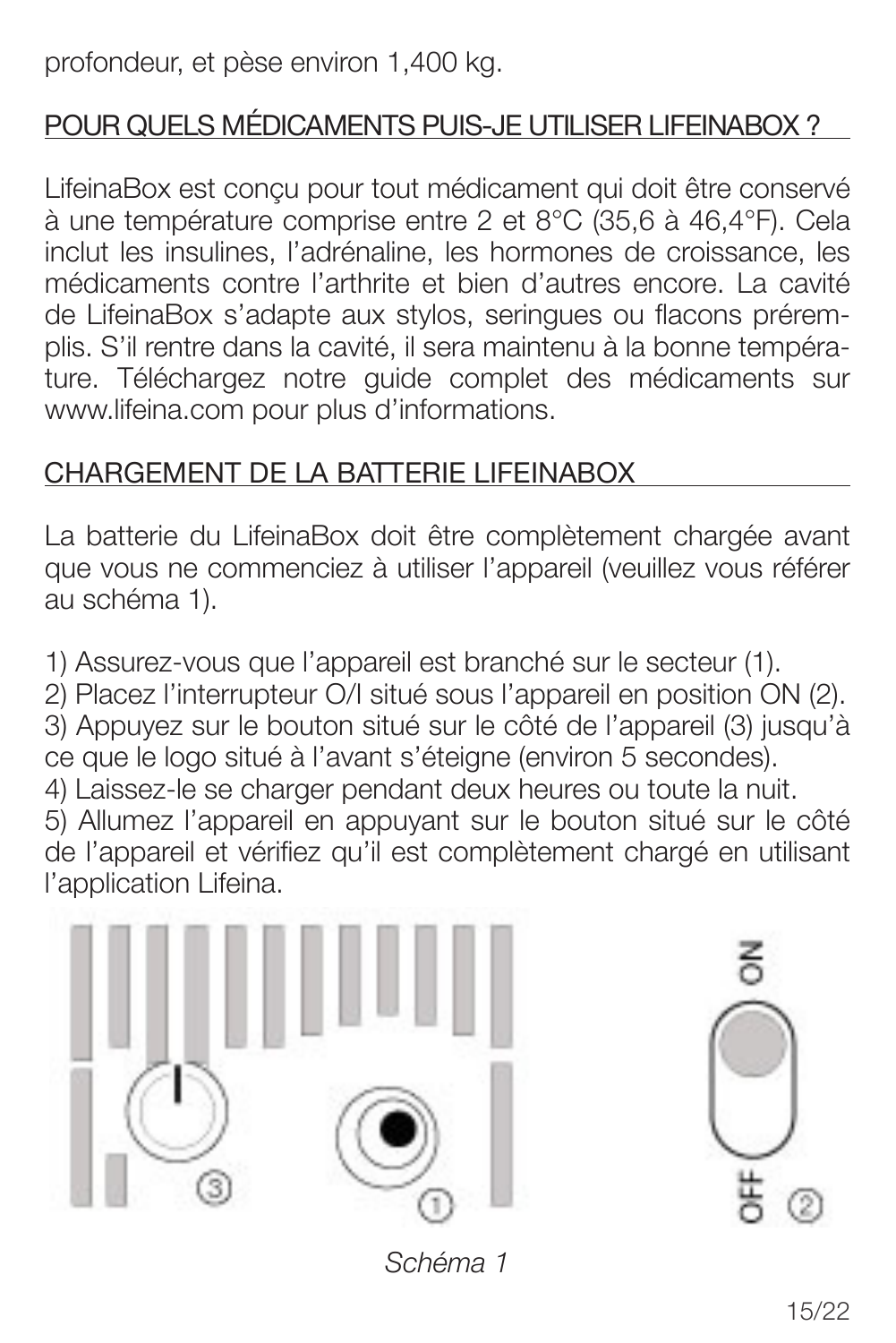## UTILISATION DE LIFEINABOX

- Branchez l'appareil sur le secteur et chargez complètement la batterie (voir ci-dessus).

- Allumez LifeinaBox en appuyant sur le bouton situé sur le côté de l'appareil.

- Attendez que LifeinaBox atteigne une température stable (environ 15 minutes).

- Placez votre médicament à l'intérieur.

- Pour utiliser l'application Lifeina, il suffit de télécharger l'application et de la démarrer à proximité de votre LifeinaBox.

## QUELLE EST LA TEMPERATURE DANS LIFEINABOX ?

L'environnement dans lequel LifeinaBox est utilisé a une certaine influence sur la quantité de froid généré. LifeinaBox est réglé pour conserver vos médicaments à une température comprise entre 2 et 8°C (35,6 à 46,4°F).

## À QUELLE TEMPÉRATURE PUIS-JE UTILISER LIFEINABOX ?

Tout comme le réfrigérateur de votre maison, il sera moins efficace s'il est exposé à des conditions extrêmes. LifeinaBox peut être utilisé jusqu'à une température ambiante de 32°C. A cette température LifeinaBox restera entre 2 et 8°C. En revanche, si vous utilisez LifeinaBox à cette température, les batteries ne dureront pas aussi longtemps.

## QUELLE EST LA DURÉE DE VIE DE LA BATTERIE ?

LifeinaBox est équipé d'une batterie interne de 6 heures, en cas de coupure de courant. Nous avons également développé des packs de batteries séparés (LifeinaPower) de 6 heures chacun. Ces batteries vous donneront plus de flexibilité et peuvent être rechargées avec les câbles de votre téléphone portable.

Pour les voyages, nos sacs isothermes (LifeinaBag12 et LifeinaBag24) sont plus faciles à utiliser lorsque vous prenez l'avion.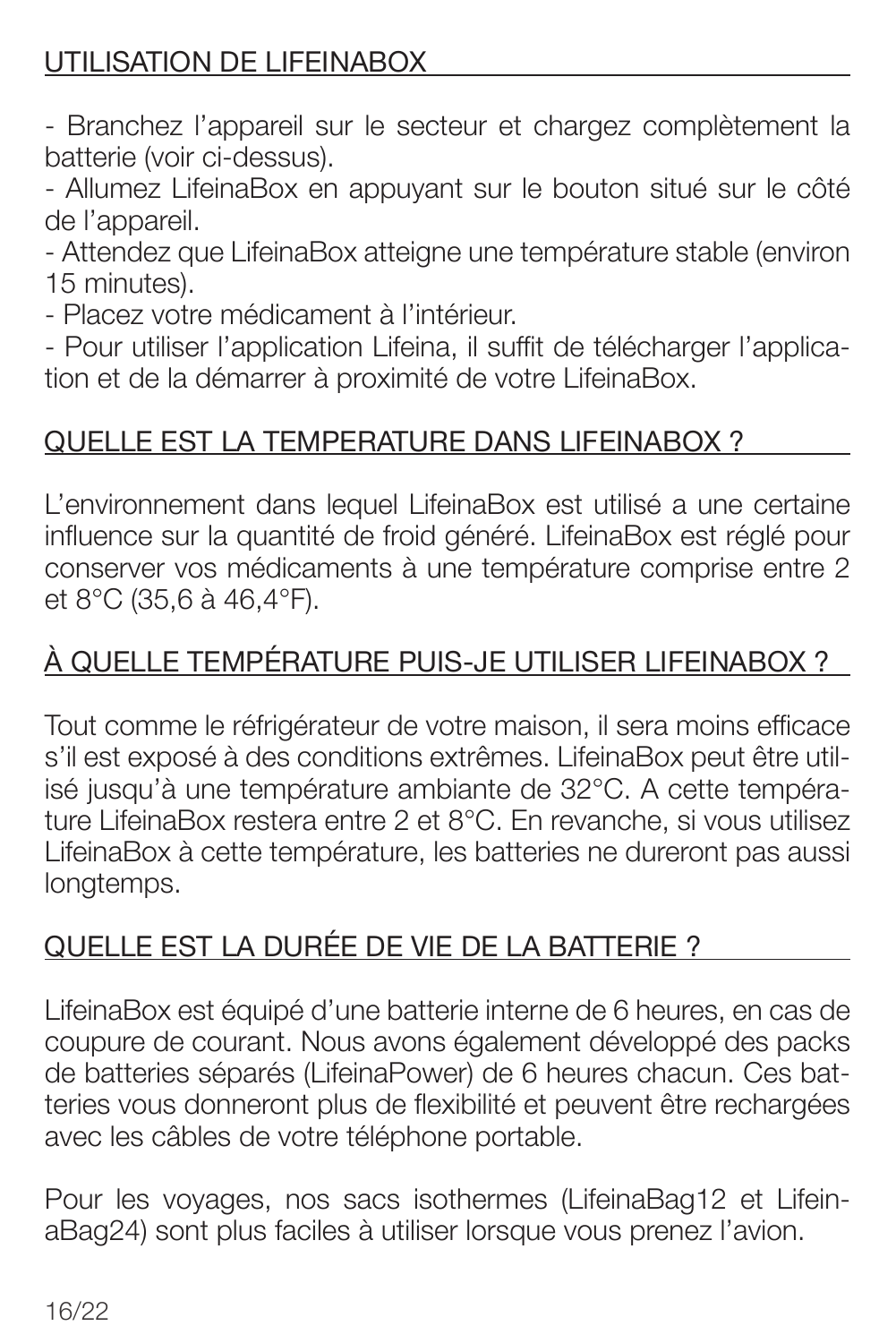*NOTES SUR LES BATTERIES :*

- Si vous prévoyez d'utiliser LifeinaBox à la maison, éteignez la batterie (sous l'appareil) pour qu'elle dure plus longtemps. Mais n'oubliez pas de la recharger complètement avant un voyage. - Si vous voulez utiliser le mode batterie, mettez l'interrupteur O/I sous l'appareil sur la position "ON".

### DÉSACTIVER LE LOGO DE LIFEINABOX

Vous pouvez désactiver le logo en mettant la batterie sur ON, puis en double-cliquant sur le bouton O/I à droite de l'appareil.

#### UTILISATION DE LIFEINABOX DANS UNE VOITURE

LifeinaBox est livré avec un câble de connexion pour l'allume-cigare de votre voiture. Cependant, pour utiliser LifeinaBox dans une voiture, vous devez également utiliser le sac de transport LifeinaTravel et accrocher le LifeinaBox au dossier d'un siège, de sorte que les trous de ventilation sous l'appareil soient dégagés. Si vous placez le LifeinaBox sur une surface inégale, vous risquez de bloquer les trous de ventilation, et si vous placez le LifeinaBox sur le sol de la voiture, il aspirera toute la poussière sur le sol de la voiture, ce qui finira par bloquer le système de ventilation.

#### UTILISATION DE LIFEINABOX DANS UN AVION

LifeinaBox n'a pas vraiment été conçu pour être utilisé dans un avion. Il a été conçu plutôt pour les hôtels, les voitures, le bureau et la maison. Bien que vous puissiez utiliser LifeinaBox dans un avion, il est beaucoup plus facile d'utiliser nos sacs isothermes LifeinaBag spécialement conçus pour les voyages en avion, qui peuvent se glisser simplement dans votre bagage à main. Si vous décidez d'utiliser LifeinaBox en avion, merci d'utiliser la housse de transport LifeinaTravel qui vous permettra de transporter LifeinaBox avec les trous de ventilation ouverts.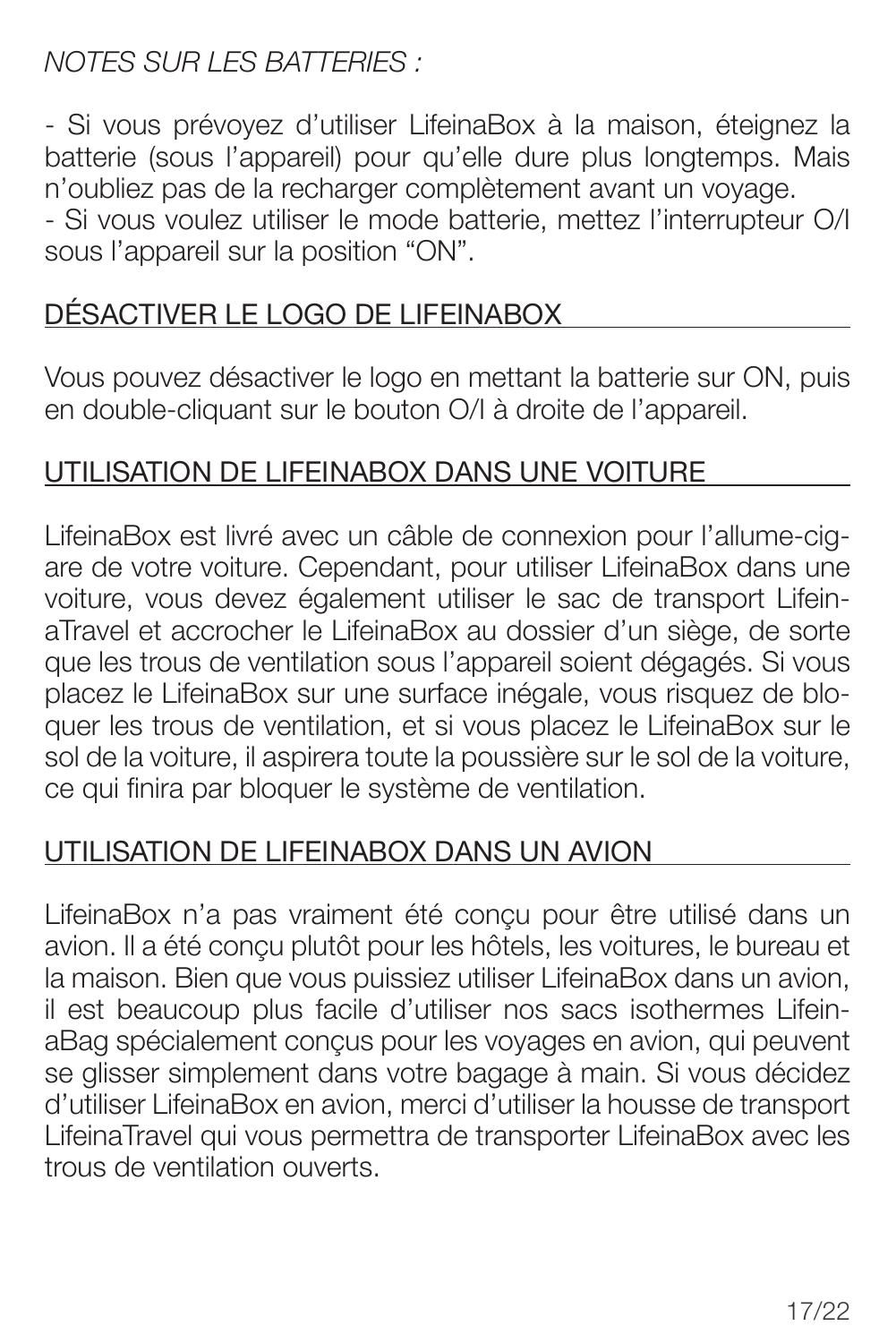## OÙ GARDER MON LIFEINABOX DANS AVION ?

Éteignez complètement l'appareil et placez-le dans votre bagage principal. Gardez toujours vos médicaments sur vous, quel que soit le moyen de transport ; NE VOUS SÉPAREZ JAMAIS DE VOS MÉDICAMENTS ! Si vos bagages sont perdus, ou si votre vol est retardé, cela pourrait gâcher vos vacances.

Même s'il est possible d'utiliser LifeinaBox dans un avion, nous pensons qu'il est plus facile pour les voyages en avion d'utiliser un de nos sacs isothermes (LifeinaBag12 ou LifeinaBag 24, qui conserveront également vos médicaments entre 2 et 8°C). Les sacs sont plus faciles à placer dans votre sac à main qu'un réfrigérateur portable. Nous utilisons LifeinaBox plus dans une voiture, un hôtel, une maison que dans un avion.

Mais si vous voulez utiliser votre LifeinaBox en voyage avec vous dans l'avion, il n'y a vraiment aucun problème pour le faire. Vous aurez besoin de la housse LifeinaTravel pour transporter LifeinaBox, et vous voudrez peut-être aussi vous procurer une batterie supplémentaire (LifeinaPower).

#### PUIS-JE UTILISER LIFEINABOX DANS MON BAGAGE À MAIN ?

Non. LifeinaBox est un réfrigérateur et nécessite une ventilation (sous et sur le côté de l'appareil). Si vous le placez dans une valise fermée et que l'appareil est allumé, LifeinaBox surchauffera. Si vous voulez vraiment prendre l'avion avec LifeinaBox, vous devez utiliser LifeinaTravel, un sac de transport spécial que nous avons développé avec des ouvertures pour la ventilation.

Lorsque nous avons développé LifeinaBox, il n'était pas vraiment conçu comme un appareil pour les avions. LifeinaBox a plutôt été développé pour être utilisé dans les hôtels, au bureau, à la maison ou dans la voiture. Bien qu'il soit en théorie possible de l'utiliser dans les avions, ce n'est pas très pratique. Il est beaucoup plus simple d'utiliser l'un de nos sacs isothermes (LifeinaBag), qui conservera vos médicaments entre 2 et 8°C pendant 12 ou 24 heures et qui peut être simplement glissé dans votre bagage à main.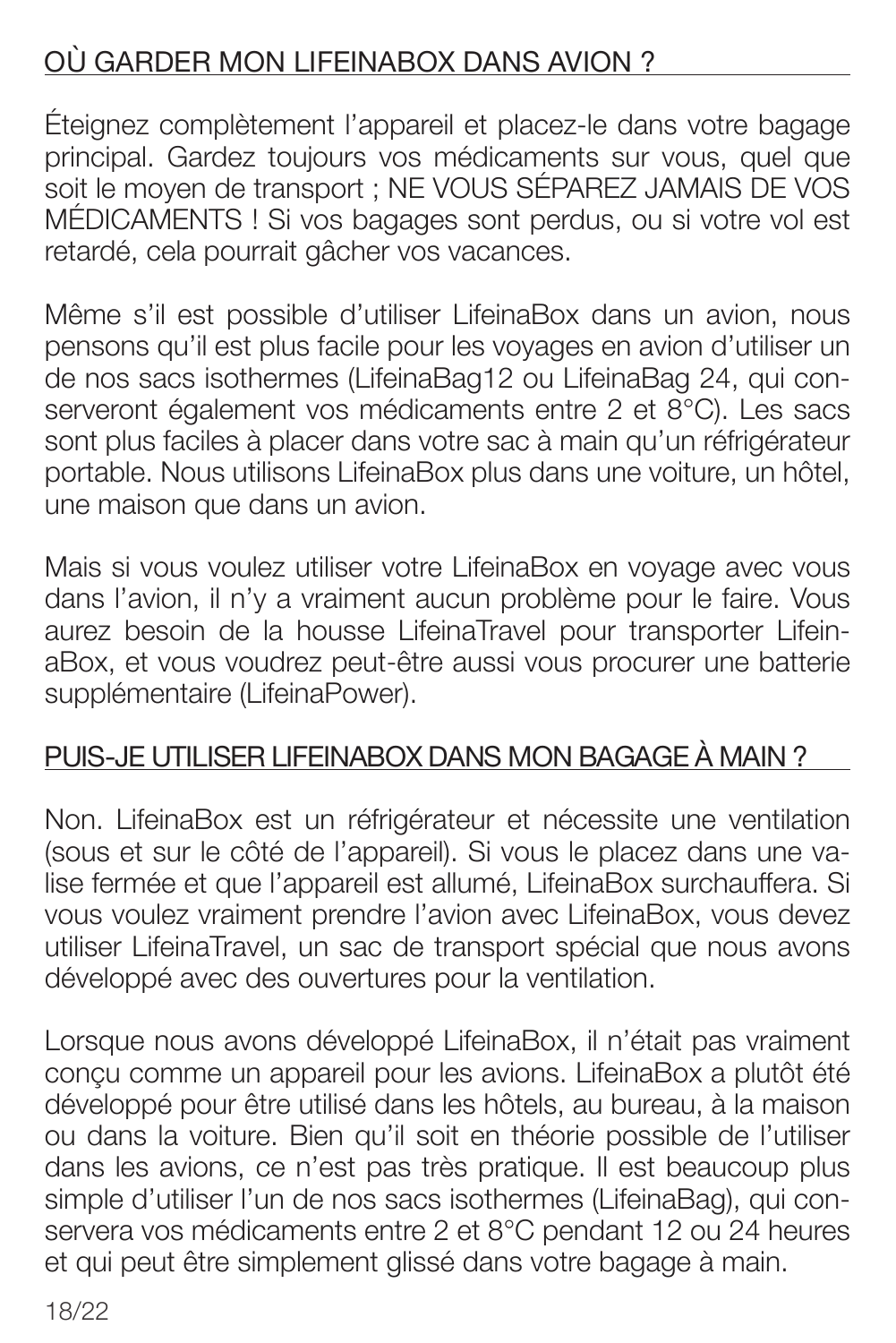#### PUIS-JE UTILISER LIFEINABOX DANS UNE VALISE ?

Non. Tout comme un réfrigérateur normal, LifeinaBox refroidit en évacuant la chaleur. La chaleur a besoin de se dissiper. N'utilisez donc pas LifeinaBox dans un endroit où il y a peu ou pas d'échange d'air car la chaleur n'aura aucun endroit où aller.

### PUIS-JE UTILISER LIFEINABOX EN POSITION VERTICALE ?

Non, si vous l'utilisez en position horizontale, vous bloquerez les aérations et l'appareil surchauffera.

### LIFEINABOX EMPÊCHERA-T-IL MES MÉDICAMENTS DE GELER ?

Un préréglage de l'appareil empêche votre médicament de descendre en dessous de 2°C pour garantir qu'il ne gèle jamais. Cependant si vous conservez votre LifeinaBox à des températures inférieures à zéro degré, il n'empêchera pas vos médicaments de geler.

#### FONCTION D'ALARME

Une alarme se met à sonner lorsque la batterie n'est plus chargée qu'à 20%. Pour désactiver cette alarme, il suffit de cliquer sur le bouton O/I à droite de l'appareil. Veuillez brancher votre LifeinaBox sur le secteur dès que possible pour éviter une interruption de l'alimentation en froid.

#### POURQUOI Y A-T-IL UNE LUMIÈRE ROUGE/BLEUE CLIGNO-TANTE SUR LE CÔTÉ DE MA LIFEINABOX ?

La lumière sur le côté du LifeinaBox (à côté du bouton O/I) sera d'un bleu constant lorsque le LifeinaBox est connecté à votre téléphone ou ordinateur via Bluetooth. Lorsqu'il clignote alternativement entre le rouge et le bleu, votre appareil n'est pas connecté.

### LA LIFEINABOX EST-ELLE ÉTANCHE ?

Non, LifeinaBox est comme tout appareil électrique. Il n'est pas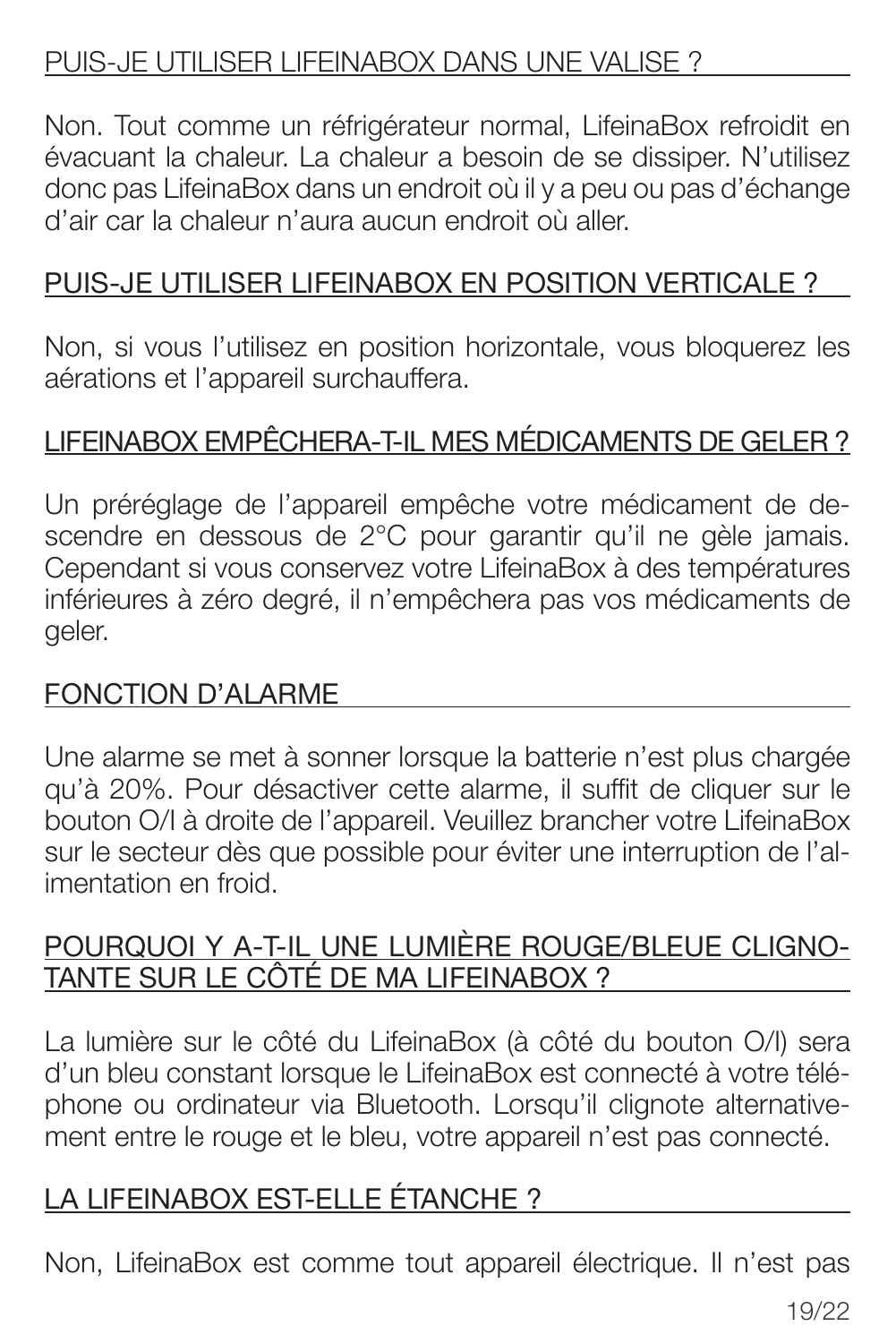étanche et doit être conservé dans un environnement sec.

## QUELLE EST LA CONSOMMATION ÉLECTRIQUE DE LIFEINABOX ?

LifeinaBox utilise 4,5 ampères de 12V DC, à peu près la même chose qu'un simple phare. LifeinaBox ne devrait pas vider ou endommager une batterie complètement chargée lorsque utilisé pendant que le moteur tourne. Chaque véhicule et chaque batterie sont uniques. Demandez à votre concessionnaire ou mécanicien de vérifier la qualité de votre batterie avant de brancher un appareil qui pourrait la décharger.

### SOIN ET ENTRETIEN

- Ne faites pas tomber l'appareil, ne le modifiez pas et ne le démontez pas.

- Ne pas plier ou tordre les câbles d'alimentation.

- Des orifices d'aération se trouvent sur les côtés et sous l'appareil. Ces évents doivent être maintenus libres pour que l'air puisse circuler. Ne connectez pas LifeinaBox à une source d'alimentation lorsqu'il se trouve dans un endroit fermé comme un bagage à main ou un tiroir de bureau.

- LifeinaBox ne doit jamais être immergé dans un liquide ou exposé à une humidité excessive. Utilisez un chiffon humidifié avec de l'eau ou un détergent neutre pour nettoyer l'appareil.

- Évitez les températures élevées, les rayons directs du soleil, une forte humidité ou la poussière.

## LA GARANTIE DE QUALITÉ LIFEINA

Nous garantissons LifeinaBox pendant un an à compter de la date d'achat par le client. Pendant cette période, Lifeina assure la réparation gratuite des défauts internes ou des erreurs de fabrication. Si vous rencontrez un problème avec votre LifeinaBox, veuillez l'emballer soigneusement et l'envoyer au bureau de Lifeina, accompagné d'une copie de votre facture.

Malheureusement, notre garantie ne couvre pas les dommages causés par une chute ou un choc, par une mauvaise manipulation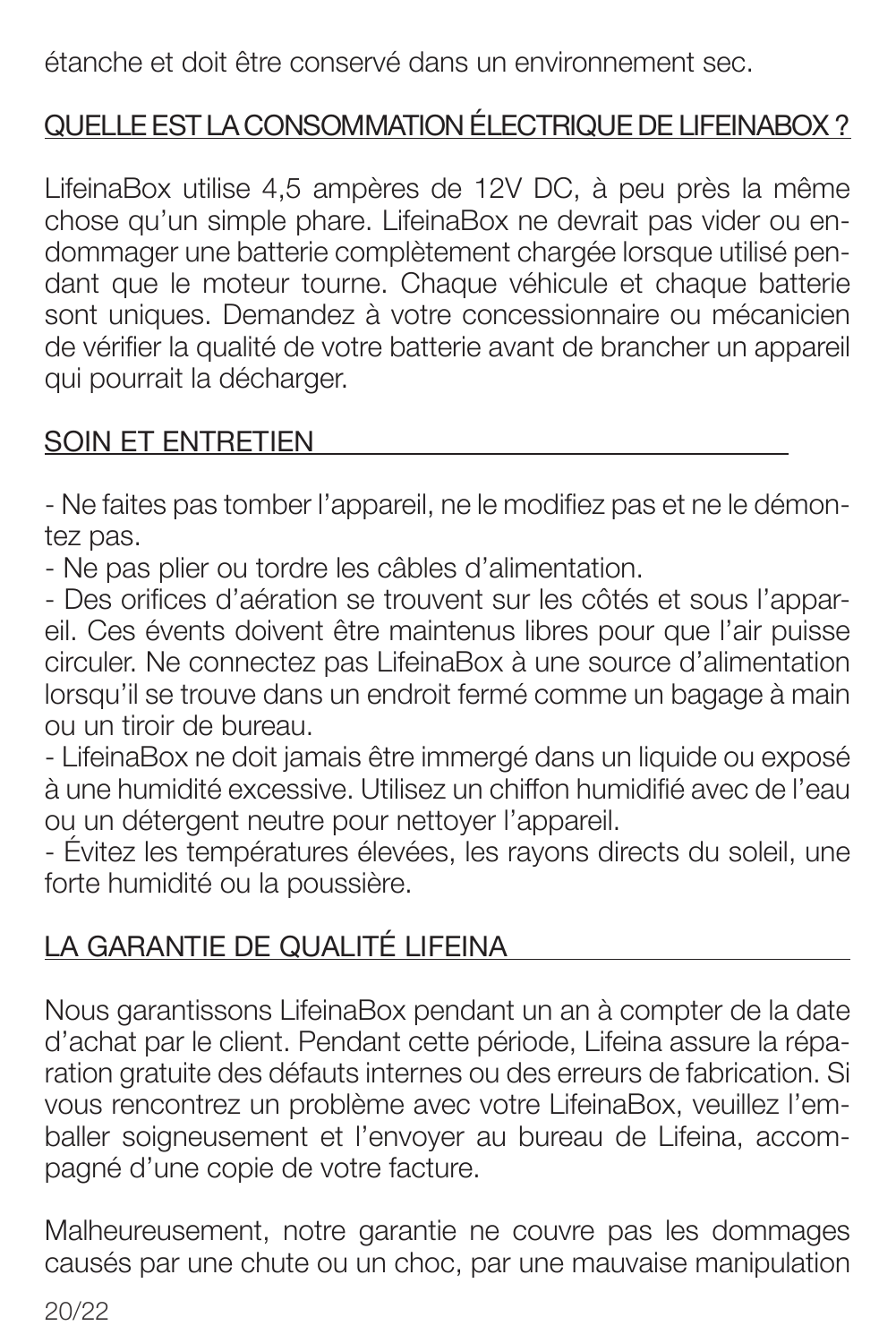ou l'intervention d'un tiers, par des catastrophes naturelles ou par l'eau.

## CARACTÉRISTIQUES TECHNIQUES

| Dimensions:                            | 220 (L) x 107 (P) x 110 (H) mm        |
|----------------------------------------|---------------------------------------|
| Capacité :                             | 180 x 65 x 40 mm (468 cm3)            |
| Poids net:                             | 1400 gm                               |
| Voltage:                               | 12V DC (voiture) ou 110-240V AC       |
| Consommation électrique : 25 watts max |                                       |
| Plage de température :                 | 2°C à 8°C, $+/- 1$ °C                 |
| Isolation:                             | Mousse de polyuréthane sans CFC       |
| Système :                              | Technologie thermoélectrique avec     |
|                                        | ventilateur semi-conducteur intérieur |
| Matériau:                              | ARS.                                  |

*Les spécifications sont sujettes à des améliorations techniques, des changements ou des modifications sans préavis.*